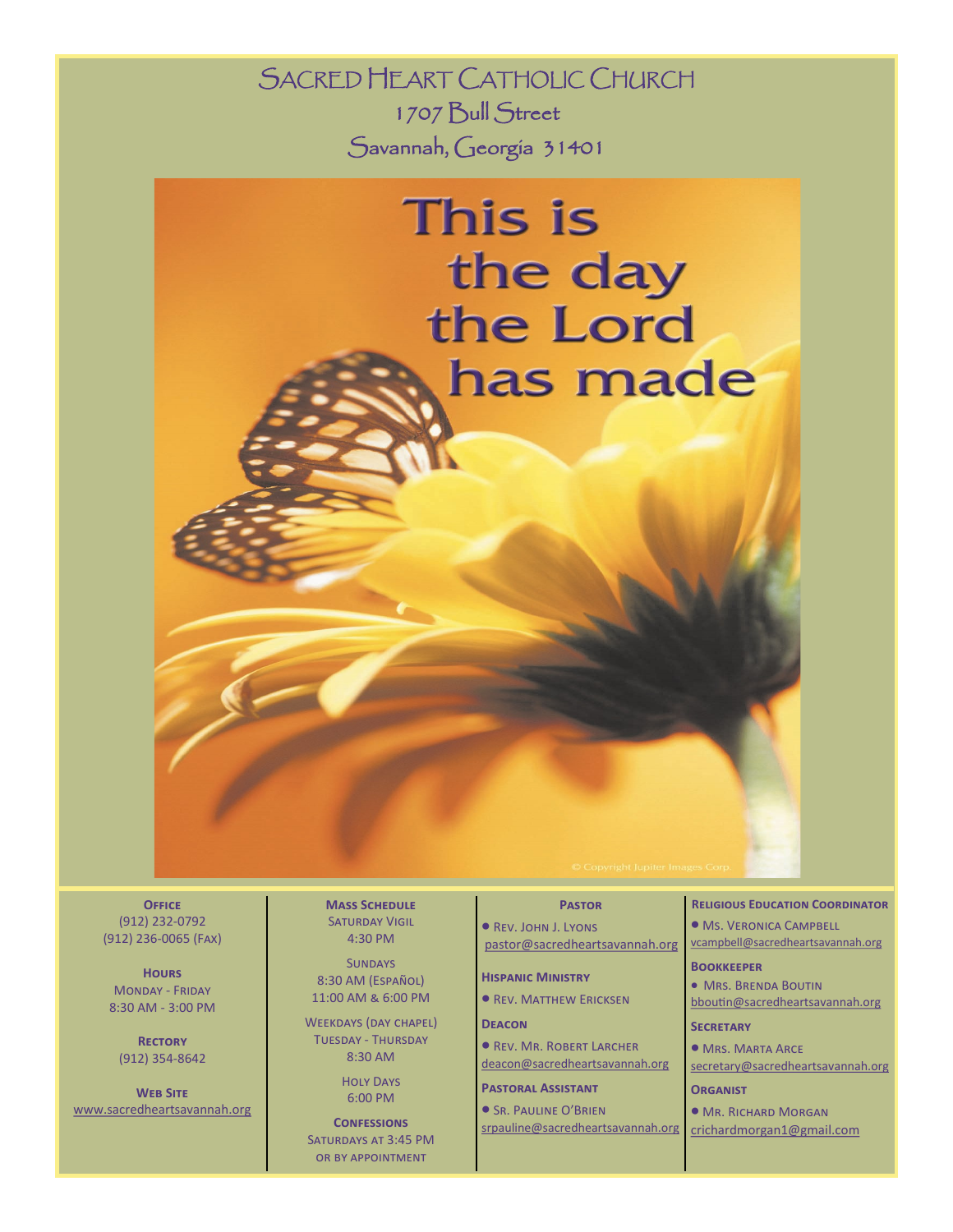# *Easter Sunday of the Resurrection of the Lord April 1, 2018*



 *I shall not die, but live, and declare the works of the LORD. -- Psalm 118:17*

# **Readings for the Week**

Monday: Acts 2:14, 22-33; Ps 16:1-2a, 5, 7-11; Mt 28:8-15 Tuesday: Acts 2:36-41; Ps 33:4-5, 18-20, 22; Jn 20:11-18 Wednesday: Acts 3:1-10; Ps 105:1-4, 6-9; Lk 24:13-35 Thursday: Acts 3:11-26; Ps 8:2ab, 5-9; Lk 24:35-48 Friday: Acts 4:1-12; Ps 118:1-2, 4, 22-27a; Jn 21:1-14 Saturday: Acts 4:13-21; Ps 118:1, 14-15ab, 16-21; Mk 16:9-15 Sunday: Acts 4:32-35; Ps 118:2-4, 13-15, 22-24; 1 Jn 5:1-6; Jn 20:19-31

#### **A Good Day to Die**

Do you remember your own baptism? I wish I could. I envy the adults I have seen baptized at the Easter Vigil. Hopefully, they experience what St. Paul says in the epistle we hear at the Vigil. For Paul, Baptism is a sign of dying and rising to new life. Does that mean we will rise from the dead, too?

Yes, but that is not his main point. If all we think about is our physical death, and hope we go to heaven afterwards, we're missing the point. The new life starts with our baptism, not just our physical death. The water is both cleansing and a sign of dying (symbolic drowning) that help us see we are free from sin. We are dead to sin when we begin to live in Christ. The fictional Klingons have a saying "today is a good day to die" to express courage in battle. But real Christians might say that Easter is a good day to die to sin and live in Christ.

How do we experience this dying to sin? First, we identify the sinful areas of our life. Do I watch movies, or video games that encourage promiscuity, revenge, or selfishness? What sins do I confess repeatedly and what can I do to avoid them? As for living in Christ: Can I spend less time entertaining myself and more time in prayer? Instead of complaining about what is wrong with the world, can I find ways to make it better? These are a few of the ways we begin our new in Christ. Tom Schmidt, Copyright (c) J. S. Paluch Co.

# *The Lord is truly risen, alleluia. To him be glory and power for all the ages, alleluia!*

*Thank you to all who made our Holy Week and Easter Services a success! Thanks to all the volunteers who participated, including all the Ministers, Servers, Choirs and Decorators. You outdid yourselves again!*



The Parish Office will be closed on April 2nd.

## **Our Thoughts and Prayers are With...**

Joan Christian, Kathleen Sullivan, Sarah Kasper Dough Henny, Christie Hanna, Kristin Ryle, Ed Arbo Suzane Mahrenholtz, Faith L'Heureux APO McKenzie Johnston & PTL Patrick Skinner

| <b>LITURGICAL MINISTERS</b><br><b>WEEKEND OF APRIL 7/8, 2018</b>                           |                                |                              |
|--------------------------------------------------------------------------------------------|--------------------------------|------------------------------|
| <b>EUCHARISTIC MINISTERS</b>                                                               | <b>LECTORS</b>                 | <b>ALTAR SERVERS</b>         |
| 4:30 PM<br>M. Schreck<br>R. DeLoach                                                        | Sr. D. Banfield<br>A. Pinckney | D. Ratcliff<br>E. Iniguez    |
| 11:00 AM<br>L. Morrison<br>N. Hiers<br>L. Campbell                                         | E. Rojas<br>T. Stautberg       | M. Ciucevich<br>W. Ciucevich |
| <b>CLW</b>                                                                                 |                                |                              |
| P. Padgett                                                                                 |                                |                              |
| 6:00 PM<br>V. Walters<br>R. Walters<br>R. Godbold<br>M. Godbold<br>J. Cooper<br>E. Fogarty | T. Clese<br>P. Shay            | P. Caughran<br>E. Caughran   |